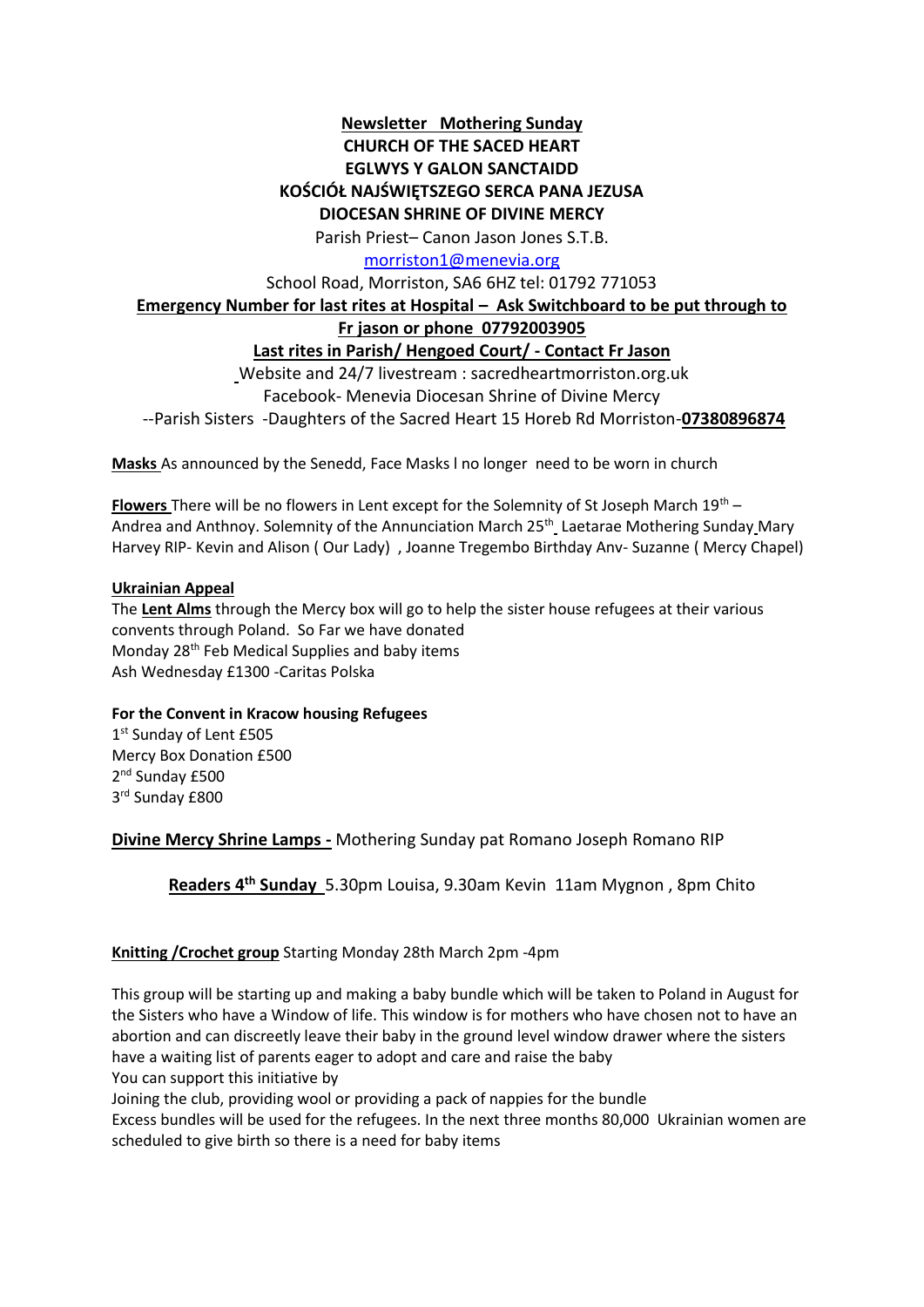#### **Mothering Laetarae Sunday**

5.30pm Pro Pop 9.30am Mary Harvey Kevin and Alison 11am Araceli Buendia RIP 1pm NDL8 Confirmation Class 4.30pm 8pm NDL 9

#### **Mon 21st March**

Holy Mass 9.30am Diane Price 80<sup>th</sup> Birthday Blessings Eryl Chaplet at Hospital Lectio Divina at Convent

**Tue** St Anthony Novena 9.15am Holy Mass 9.30am John Courtney DOC 3.15pm Bishop Vaughan Junior Legion 6.30pm Legion of Mary

### **Wed**

6,30pm Stations and Benediction 7.30pm John Tuke DOC

**Thursday Fr Jason Day Off** 

Holy Mass 9.30am Mort Joyce DOC

### **Friday T1st Friday Adoration 6am – 10 pm**

9.30am David Wilson DOC 3pm Hour of Mercy Adoration continues 6.30 pm Holy Hour 7.30pm Holy Mass Buendia Family blessings 8pm Adoration continues 9.45 pm Night prayer and Benediction

### Saturday 1<sup>st</sup> Saturday of the Month Holy Communion Class 9.30am

10.10am Act of Reparation 10.15am The Rosary 10.30am Holy Mass Int of A and A Expostion, Fatima Prayers, Adoration Confessions 11.45 am Benediction Litany and act of consecration 4pm Catechism class

### **5 th Sunday of Lent Passion Sunday and Veiling of Statues and Images**

5.30pm Bria Birthday Blessings ( belated) 9.30am Diane 80<sup>th</sup> Birthday Blessings -Christine 11am Int of White Family 1pm Pro Pop Confirmation Class 4.30pm 8pm Christine Anto